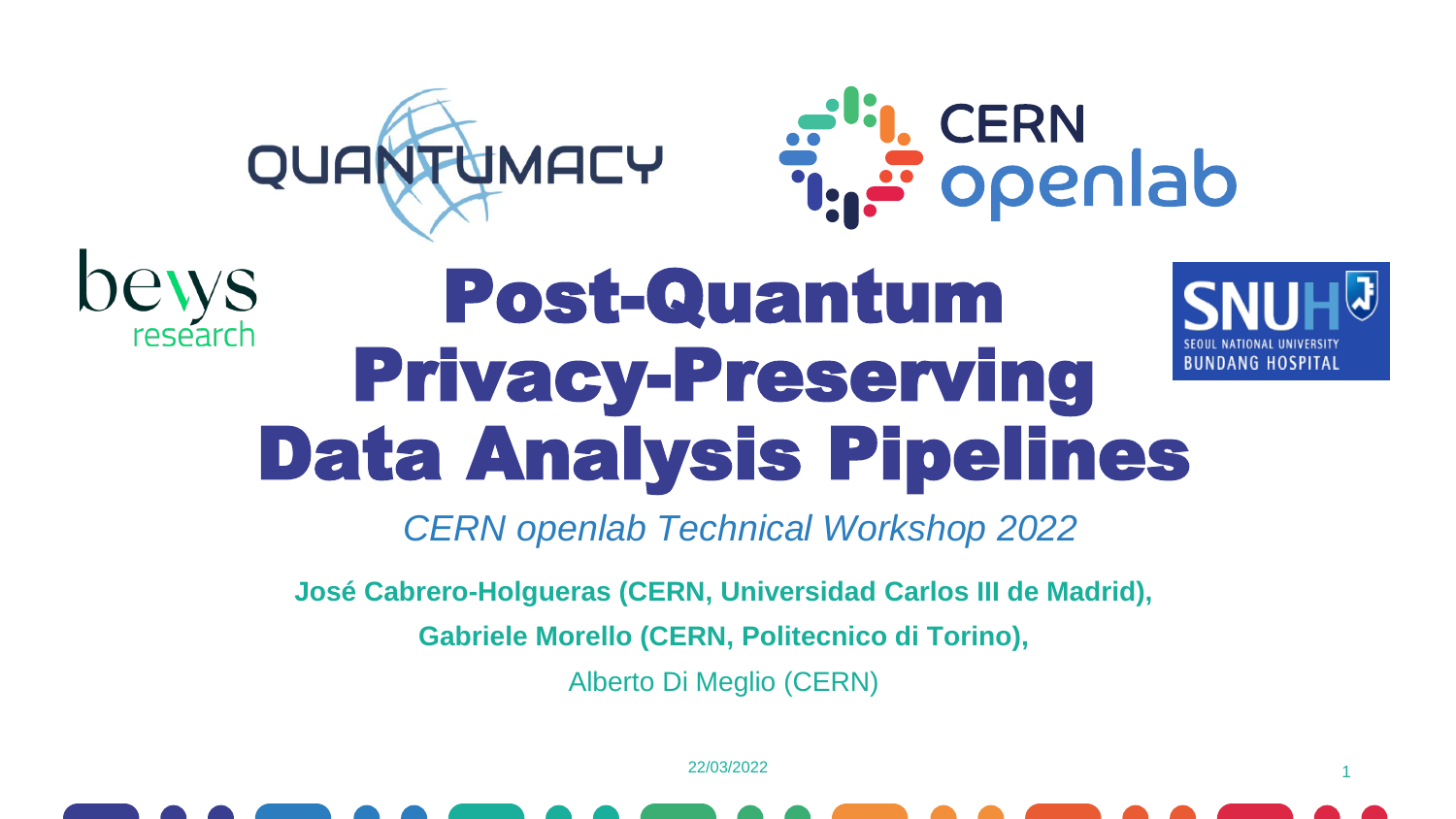#### Who are we?

#### **José Cabrero-Holgueras**

Ph.D. Student at CERN

- Privacy-Preserving Computation Techniques for Secure Deep Learning in **Healthcare**
- Homomorphic Encryption and Secure Multiparty Computation for Deep Learning



#### **Gabriele Morello**

BSc Student: Computer Engineering at Politecnico di Torino

- Simulation of Quantum Key Distribution **Protocols**
- Federated Learning

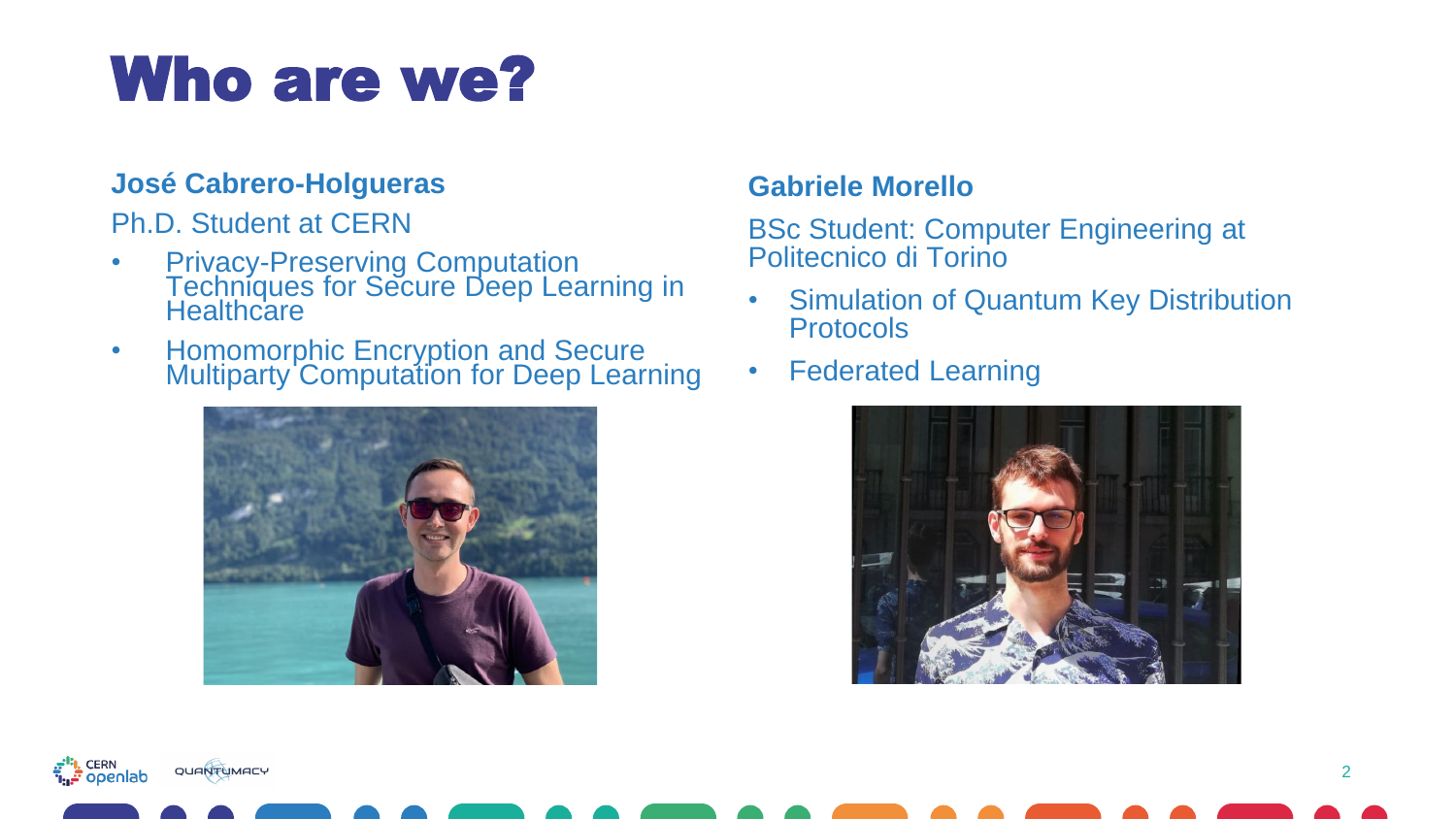#### **Outline**

- Introduction to the Quantumacy project.
- Quantumacy use cases:
	- Quantum Key Distribution and QKDSimkit.
	- Post-Quantum Secure Data Analysis Pipeline.
	- QKD Secured Federated Learning.
- Quantumacy Wrap-Up.
- Conclusions.

QUANTUMACY

انا, CERN<br>تو Openlab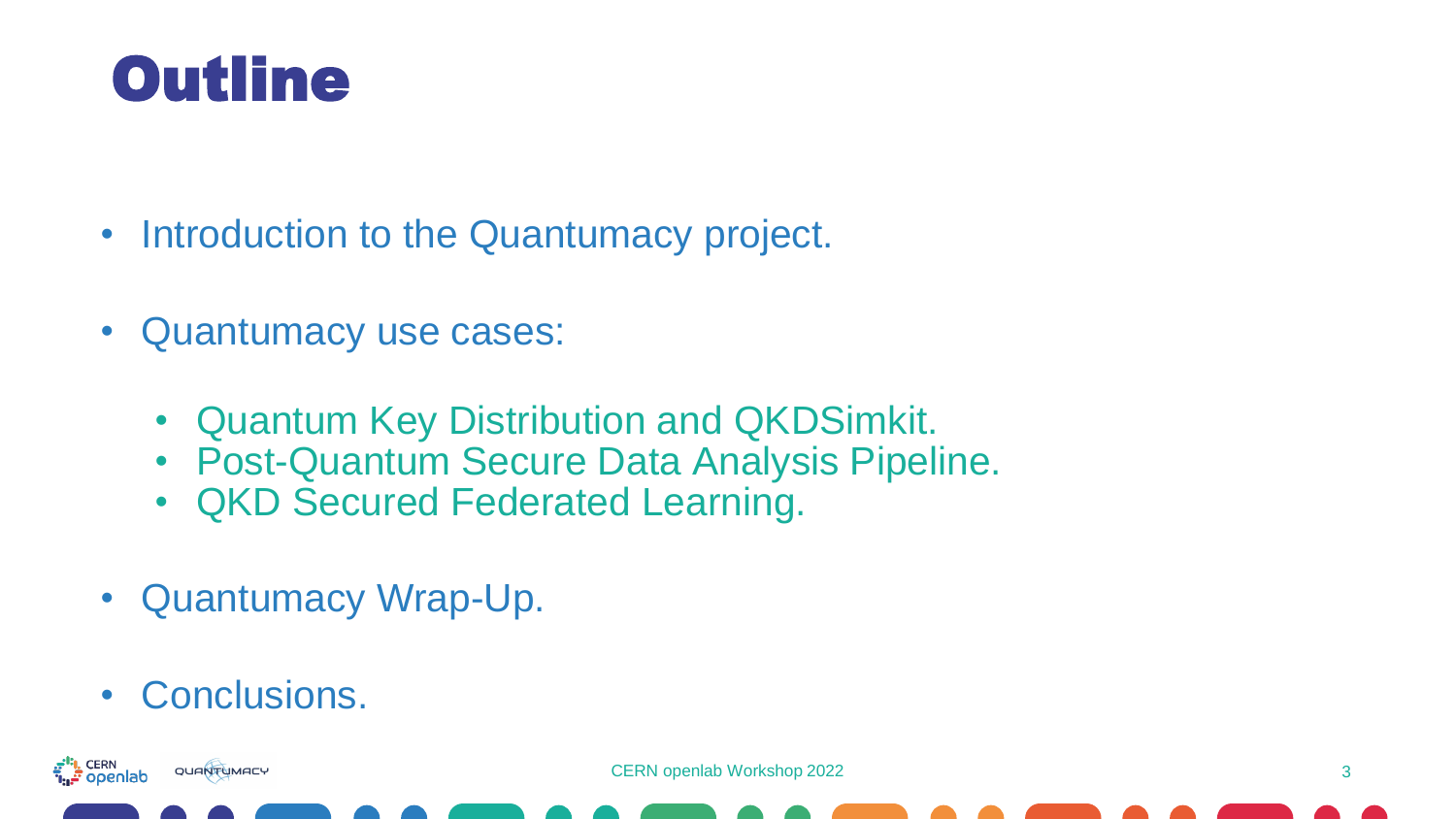#### *From Classic Processing to Secure Processing* Processing Personal and Sensitive Data

Large-scale healthcare research requires sharing and analysing increasing amounts of personal medical data on private and public computing resources, while at the same time preserving the privacy and the rights of





**QUANTUMACY** will set up a proof-of-concept, end-to-end medical data analysis platform using state-of-the-art privacypreserving deep-learning techniques and a block-chainbased user self-determination systems, secured with QKDbased encryption.



#### **The Benefits**



The **QUANTUMACY** approach will promote a move towards widespread use of distributed confidential computing and informational self-determination, enabling the possibility of sharing and processing data under solid principles of GDPR-compliant polymorphic privacy.

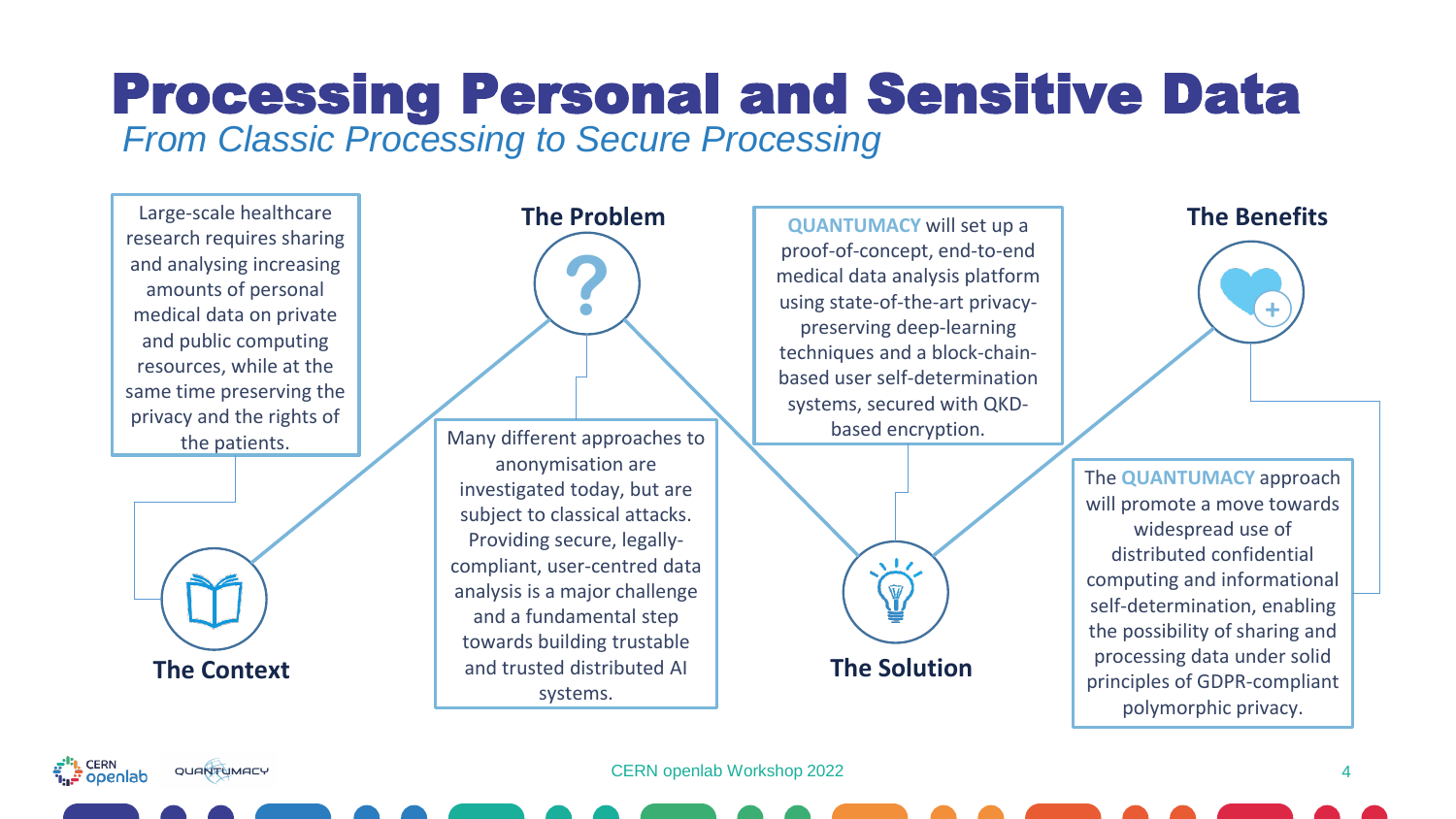## Quantum Key Distribution

- Quantum Key Distribution (QKD) enables the creation of a symmetric key profiting from quantum properties.
- Quantum security from the polarization of photons
	- Once a photon is observed, the state changes and a man in the middle can be detected.
- Implementations based on:
	- Fiber channel.
	- Free space wireless.



Source: (Quantum Flagship)

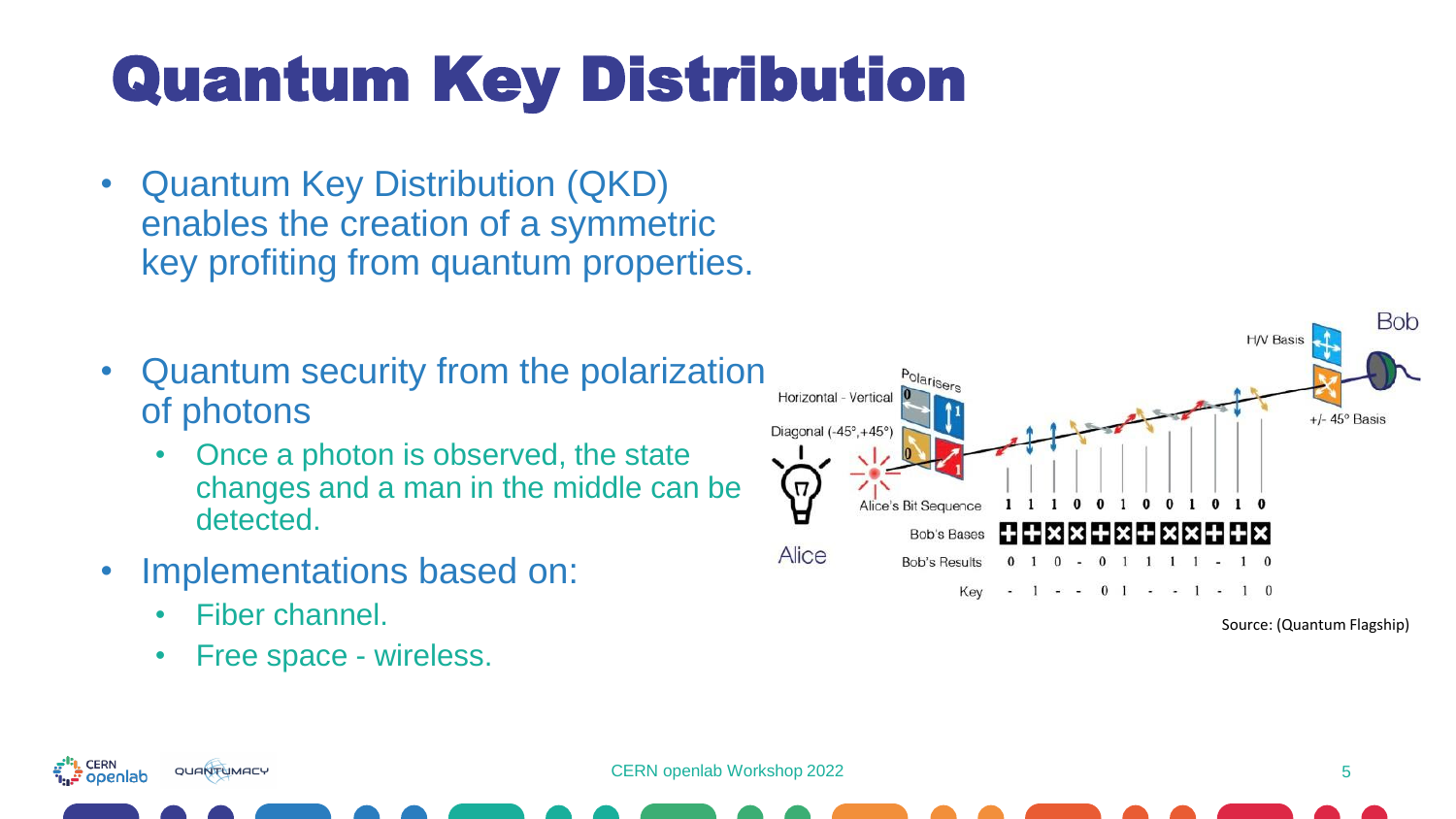## QKDSimkit

*A working bleeding-edge QKD simulator*

- Quantum Key Distribution (QKD) hardware is very complex and requires specific setup protocols.
- Many state-of-the-art quantum simulators support QKD but present problems at runtime.
- QKDSimkit is a QKD simulation library that permits deploying simulated QKD infrastructure.
	- It enables an easy migration to real QKD infrastructure.

| ڡٟۄ    | Quantumacy / QKDSimkit /<br>$main -$                                                   |                                                                       |
|--------|----------------------------------------------------------------------------------------|-----------------------------------------------------------------------|
|        | Gabriele Morello some documentation on QKDSimkit server and token updates on openfl ke |                                                                       |
| $\sim$ |                                                                                        |                                                                       |
|        | <b>FTP</b>                                                                             | big update                                                            |
|        | <b>OKDSimkit</b>                                                                       | some documentation on QKDSimkit server and token updates on openfl ke |
|        | data                                                                                   | big update                                                            |
|        | docs                                                                                   | some documentation on QKDSimkit server and token updates on openfl ke |
|        |                                                                                        |                                                                       |

Project soon to be released [Open-Source](https://github.com/CERN/Quantumacy) on Github

Pre-release version available on [PyPi](https://pypi.org/project/QKDSimkit/)

**CERN** QUANTUMACY openlab ٿي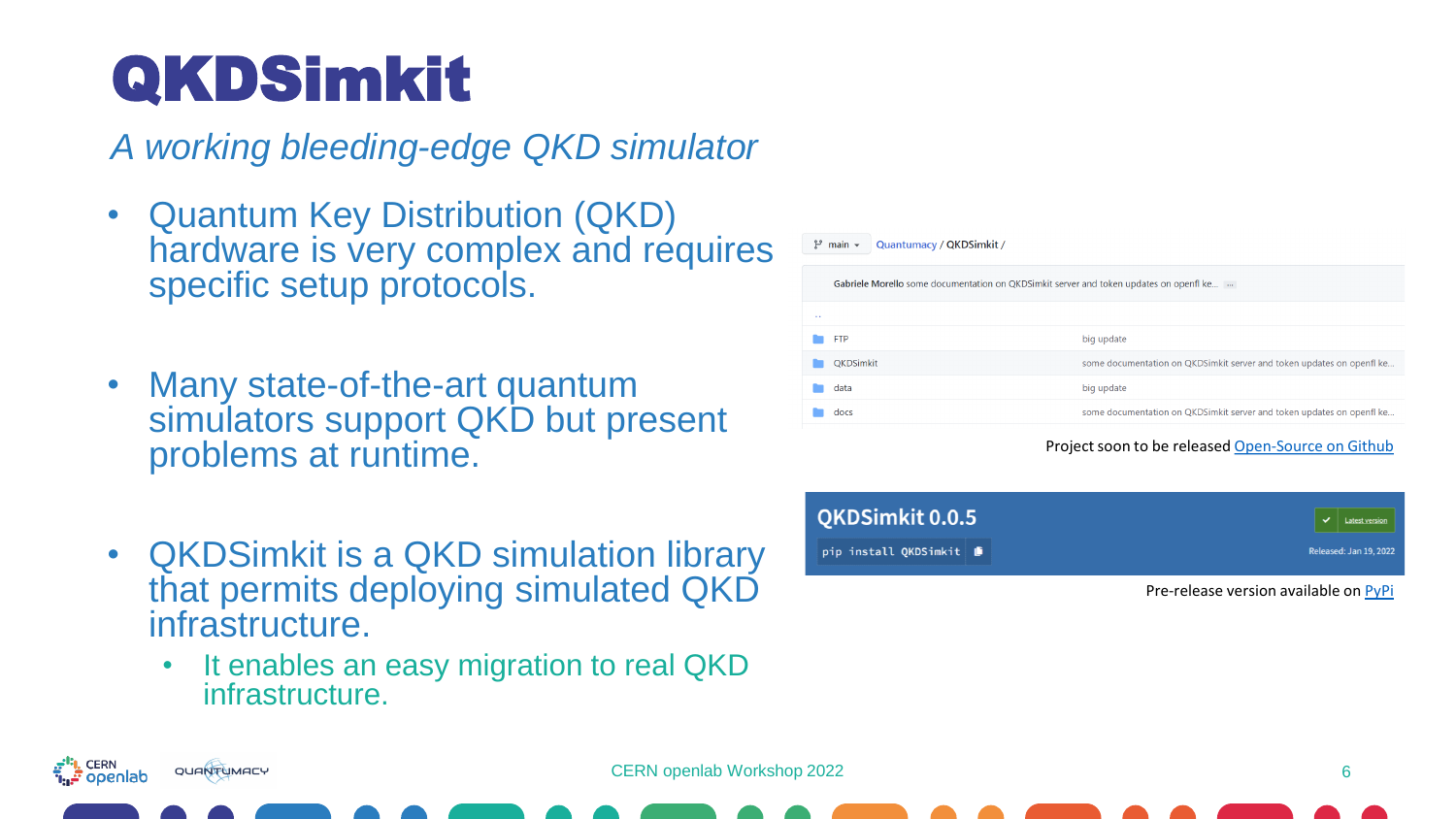#### Post-Quantum Secure Data Analysis Pipeline

- Machine Learning Analysis of Chest Radiography Scans.
	- Logistic Regression: simple model, relevant accuracy.
- Homomorphic Vectorization of the Model:
	- Packed CKKS Homomorphic Evaluation of Logistic Regression.
		- Evaluation time of Packed HE Logistic Regression: 0.6 s.
		- Potential for Real Time Diagnosis.
	- Quantum Compliant Parametrization.
- Quantum Key Distribution for Pipeline:

CERN

i openlab

QUANTUMACY

- Connections between services are authenticated by QKD.
- Three-way Quantum Encryption: Rest, Transport and Processing.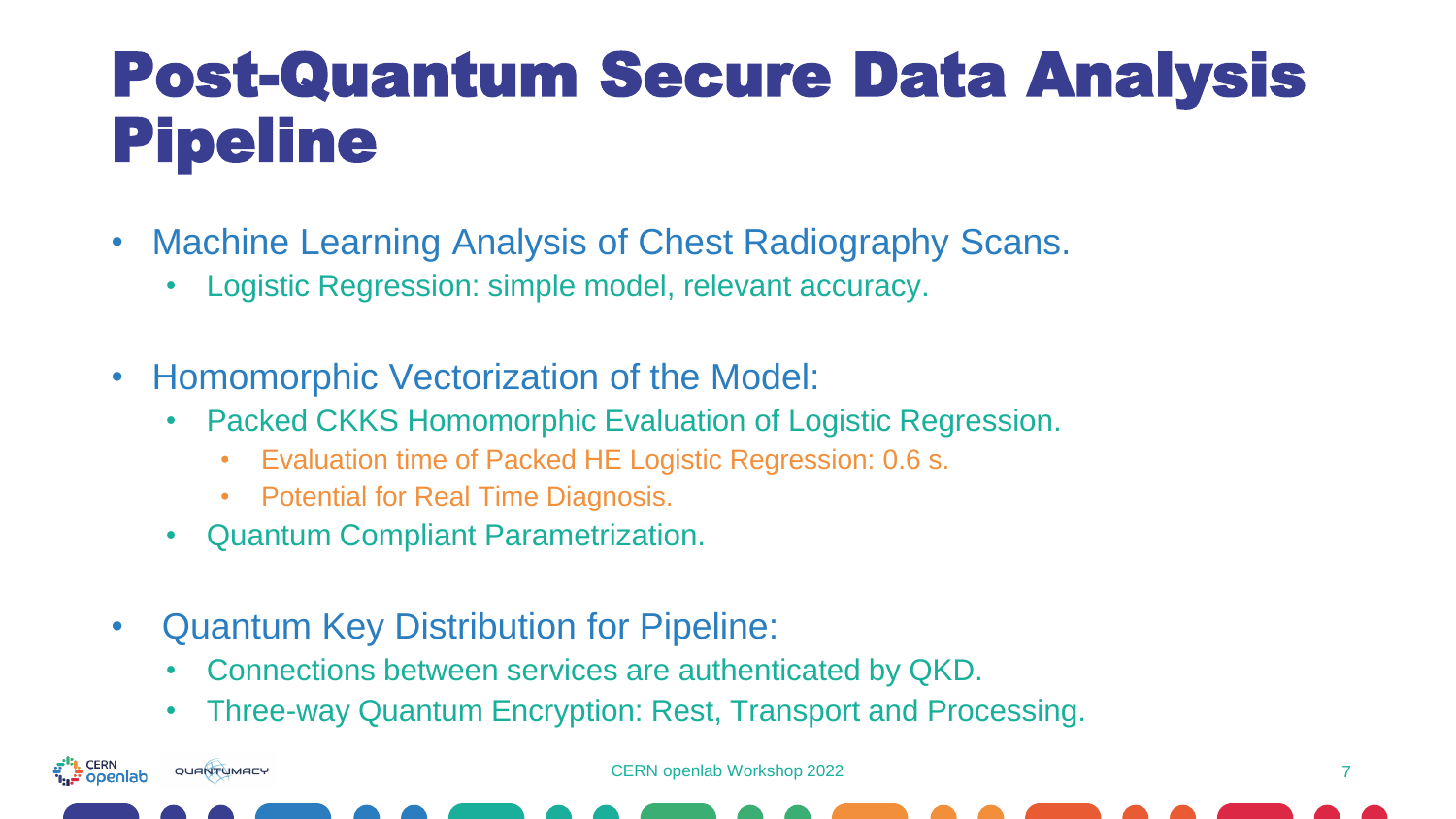#### Post-Quantum Secure Data Analysis Pipeline





CERN openlab Workshop 2022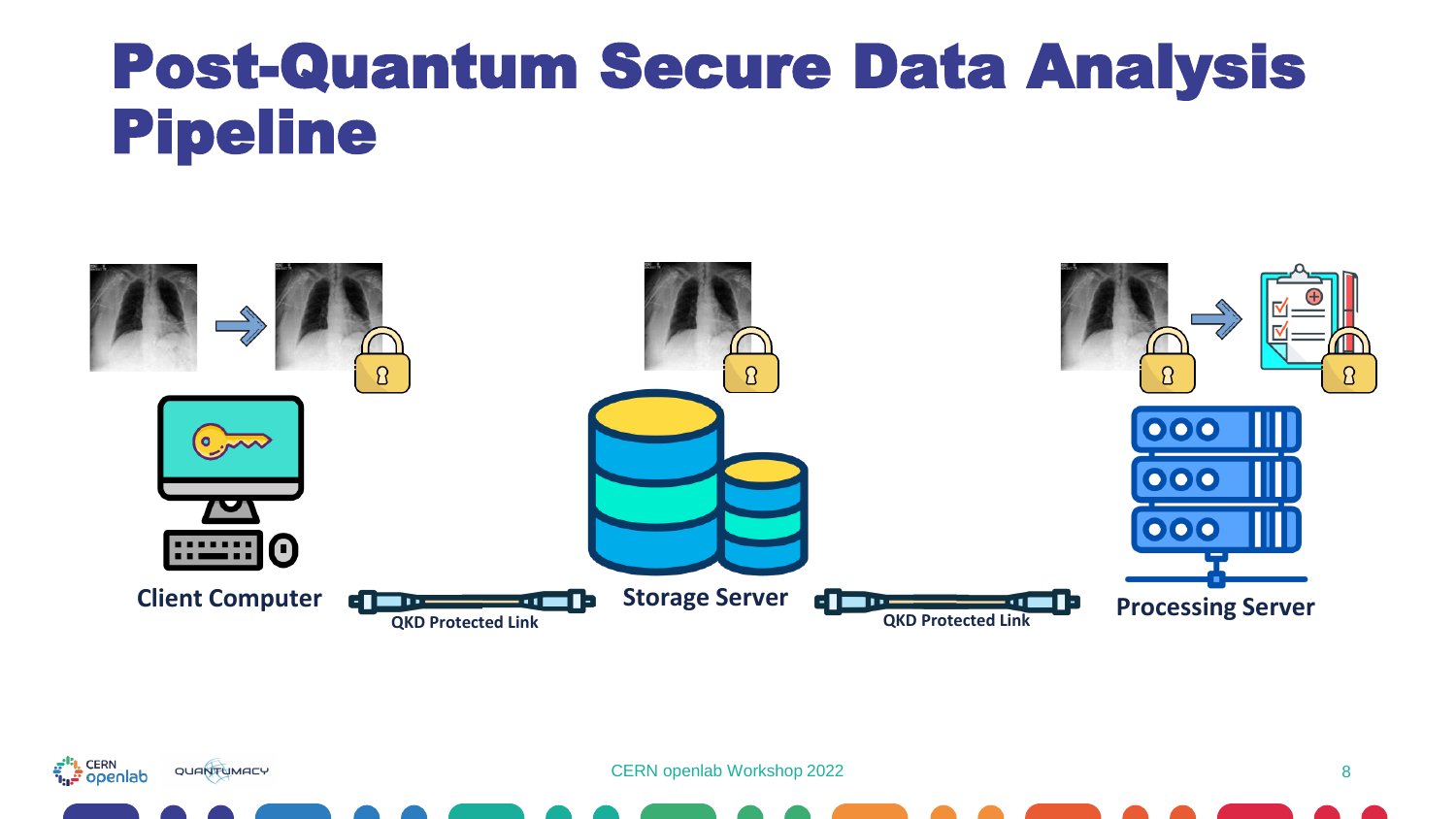## Federated Learning

*Introduction to Federated Learning*

- Federated Learning is a private distributed training procedure for Machine and Deep Learning models.
- Collaborators Aggregator & Parameter Server  $t+1$ , A Global Model  $t+1$ , B  $t+1. C$

 $t+1$ 

- Steps:
	- The **collaborators** hold data and local copies of the model that they use to locally train the model.
	- The **aggregator** combines the data from the different models in a central model comprising the different distributions.

**CERN** QUANTUMACY openlab يني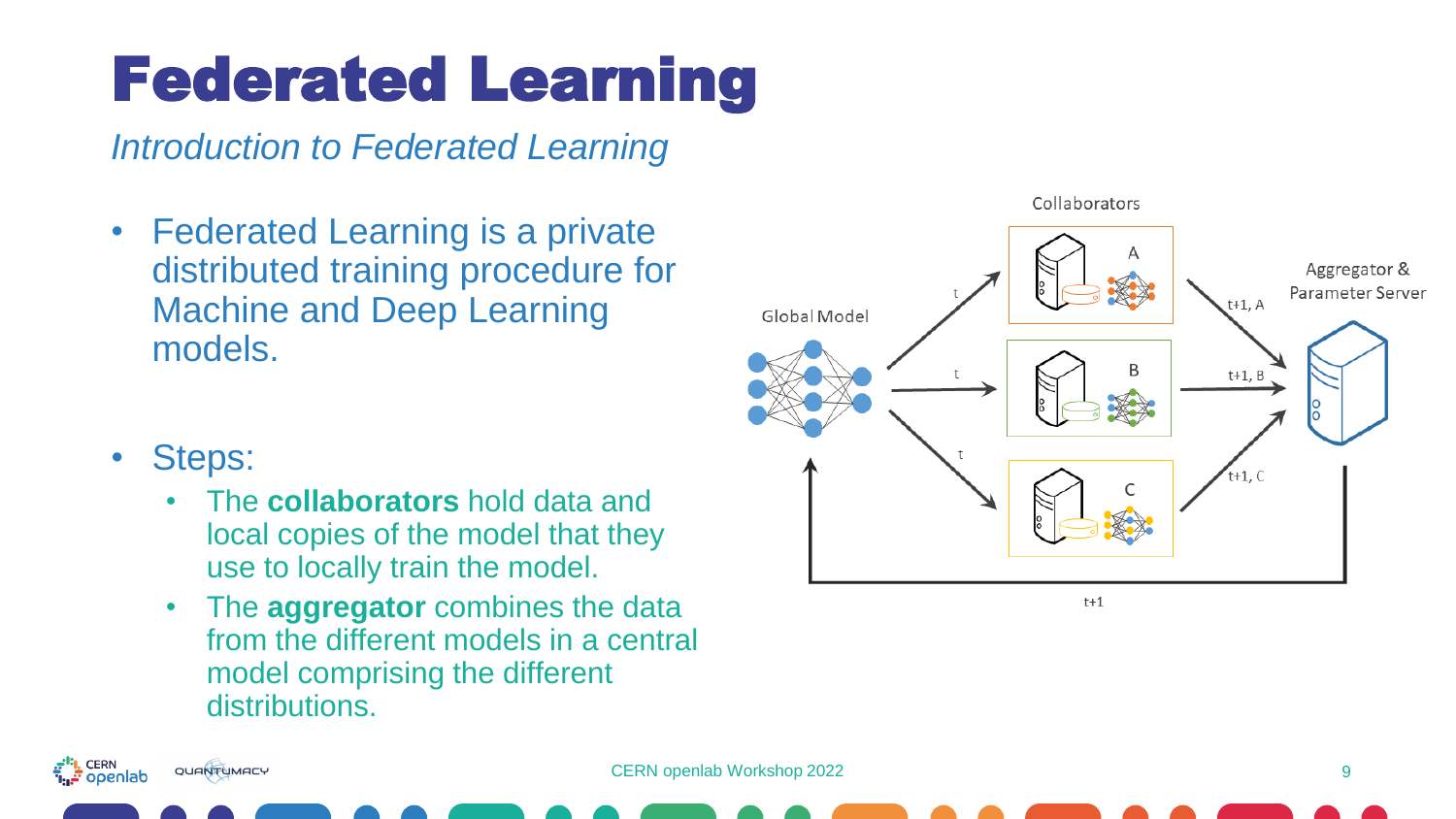## QKD Secured Federated Learning

*QKDSimkit – Intel OpenFL integration*

- Interaction between components in complex networks could be established.
- Federated Learning with QKD connectivity between aggregator and collaborators.
- The feasibility highly depends on the reliability of the channel.



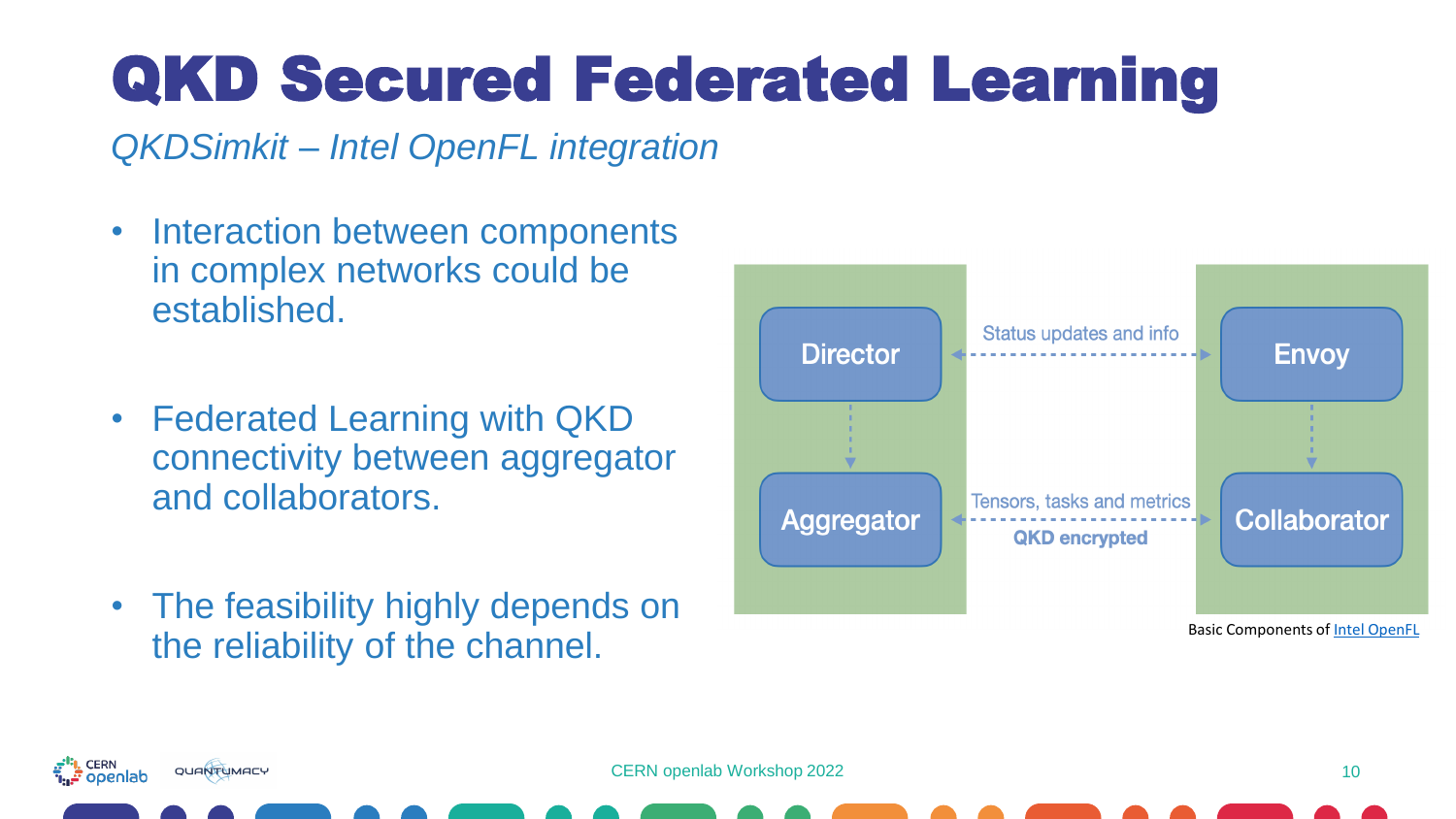## Project Wrap-up

• First version of Post-Quantum Secure Data Analysis Pipelines for Training and Inference based on Federated Learning and Homomorphic Encryption based Deep Learning.

#### **Quantum.Privacy**

Quantumacy is a privacy-preserving data analytics platform combining the security of QKD protocols and links with state-of-theart homomorphic encryption capabilities to execute machinelearning and deep-learning workloads across a distributed federatedlearning infrastructure.





**Key Generatio** Technology

This demo explains how OKD works and shows how to use the Quantumacy QKD simulator to generate secure symmetric keys using the BB84 protocol.

This demo shows how to protect the privacy of personal information transmitted through Internet connections using keys generated by

Health Check Scor Healthcare

the OKD protocol.



Chest MRI Classification Medical Research

This demo shows how to implement a simple image classification pipeline over QKD-secure networks using homomorphically-encrypted images.



**Secure Federated Learning** Technology

This demo explains how to extend Federated Learning frameworks to use symmetric keys generated by QKD to secure the nmunication between the computing nodes



**Parkinson's Symptoms Classification** Healthcare

This demo shows an application of secure federated learning to classify Parkinson's tremor symptoms from wearable and portable sensor devices. The links between the analysis

framework to record and validate transactions across a distributed data analysis pipeline using keys generated by the QKD infrastructure

Webpage soon to be released on [QTI website.](https://quantum.cern/)



**Secure Block Chains** Technology This demo shows an example of a block chair

**CERN** QUANTUMACY r openlab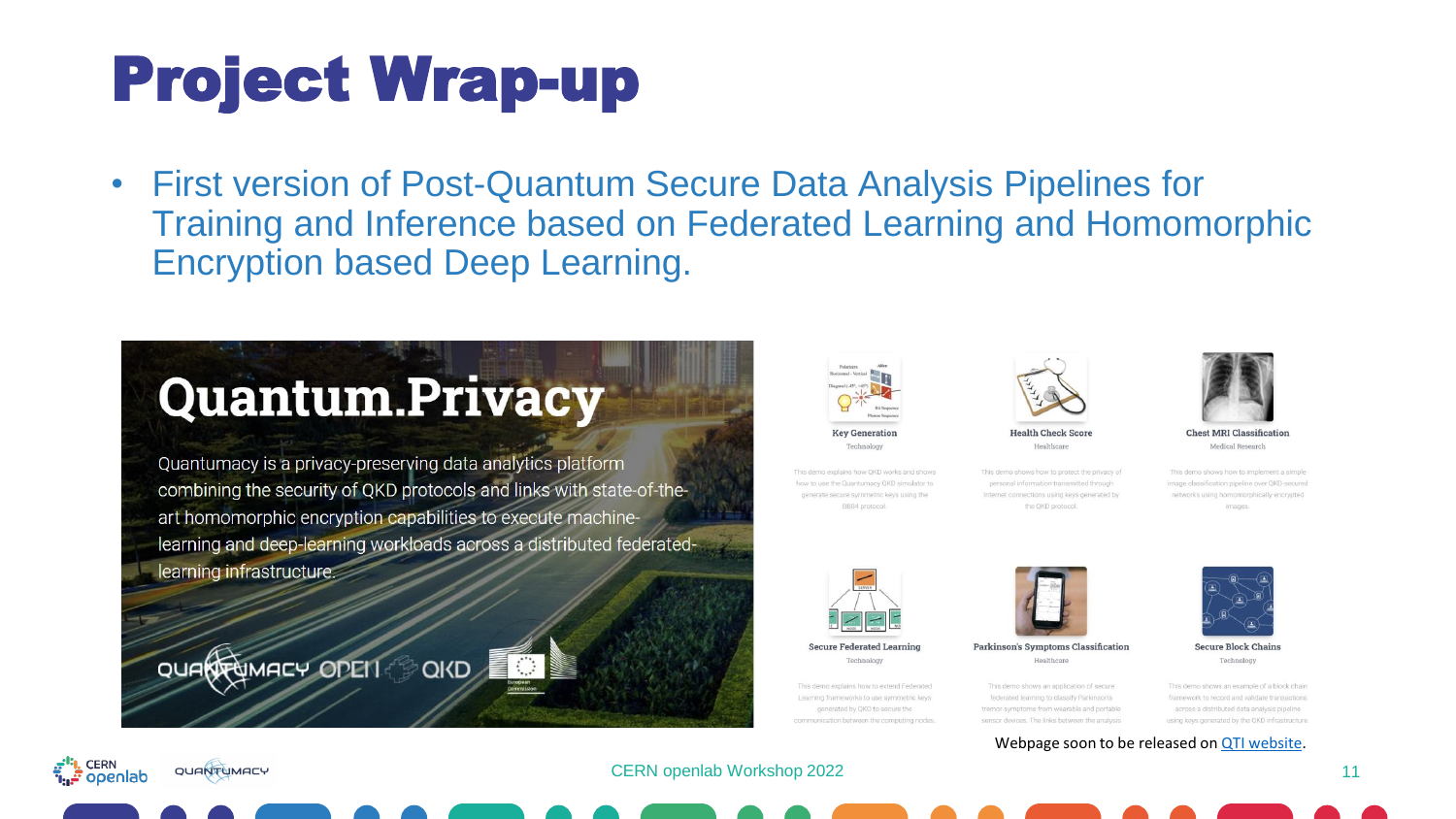#### **Conclusions**

cern<br>**openlab** 

QUANTUMACY

- Data analytics in its various forms prove to be valuable in multiple domains.
- Domains we deal with sensitive data require special attention.
- Through Privacy-Preserving Technologies, we can reach the security standard needed to have legal compliance.
- We need to ensure security against future threats to current techniques such as Quantum Computers.
- Through collaborations with healthcare practitioners, we can develop tools for their benefit.

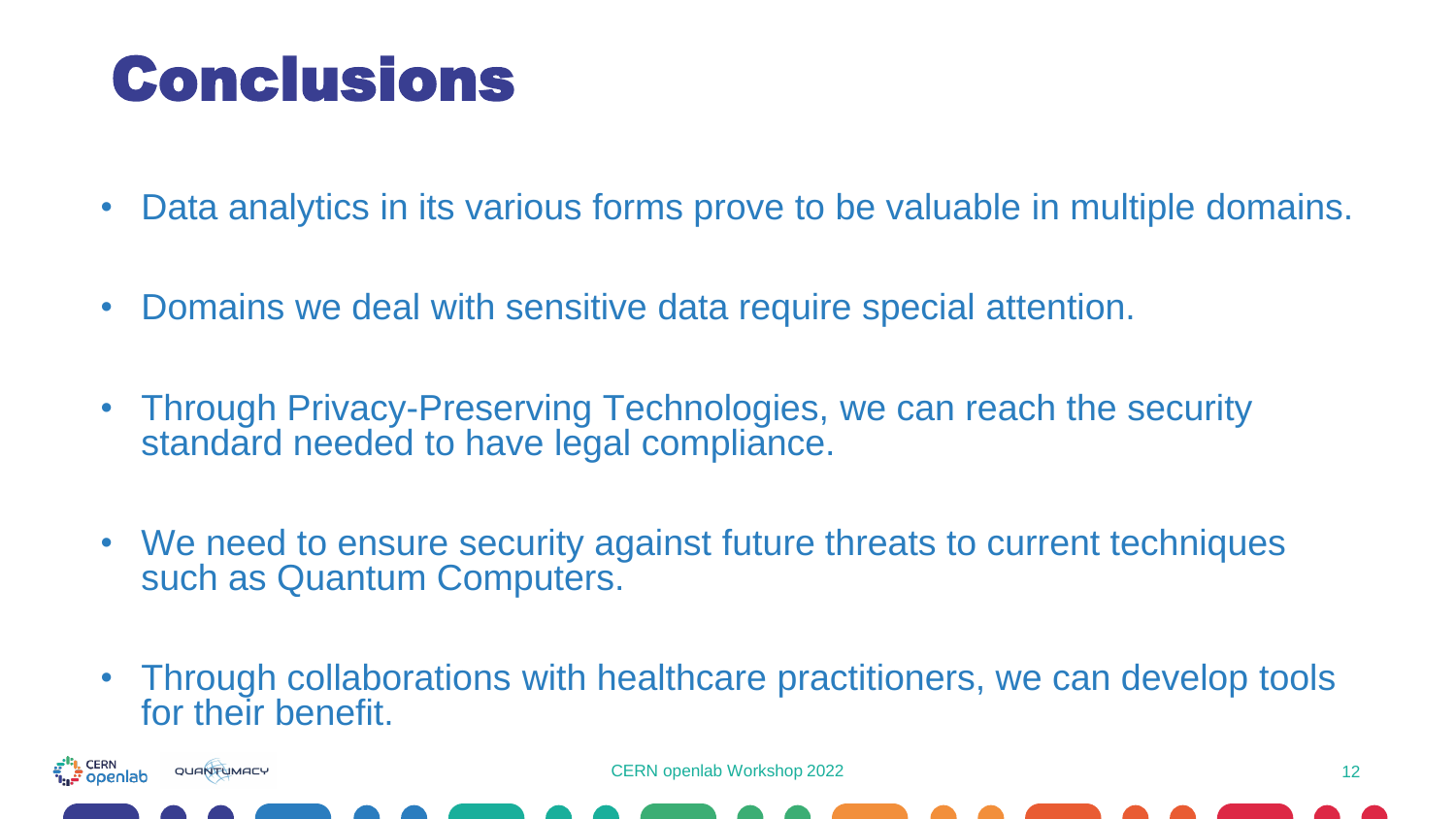#### References

- [Quantumacy](https://github.com/CERN/Quantumacy) Github
- [QKDSimkit Pip Package](https://pypi.org/project/QKDSimkit/)
- [CERN Quantum Technology Initiative Webpage](https://quantum.cern/)
- Images from [Intel OpenFL](https://github.com/intel/openfl)
- Icons from [Icons8](https://icons8.com/)

QUANTUMACY

a<sup>ti</sup>i, CERN<br>تونية Openlab